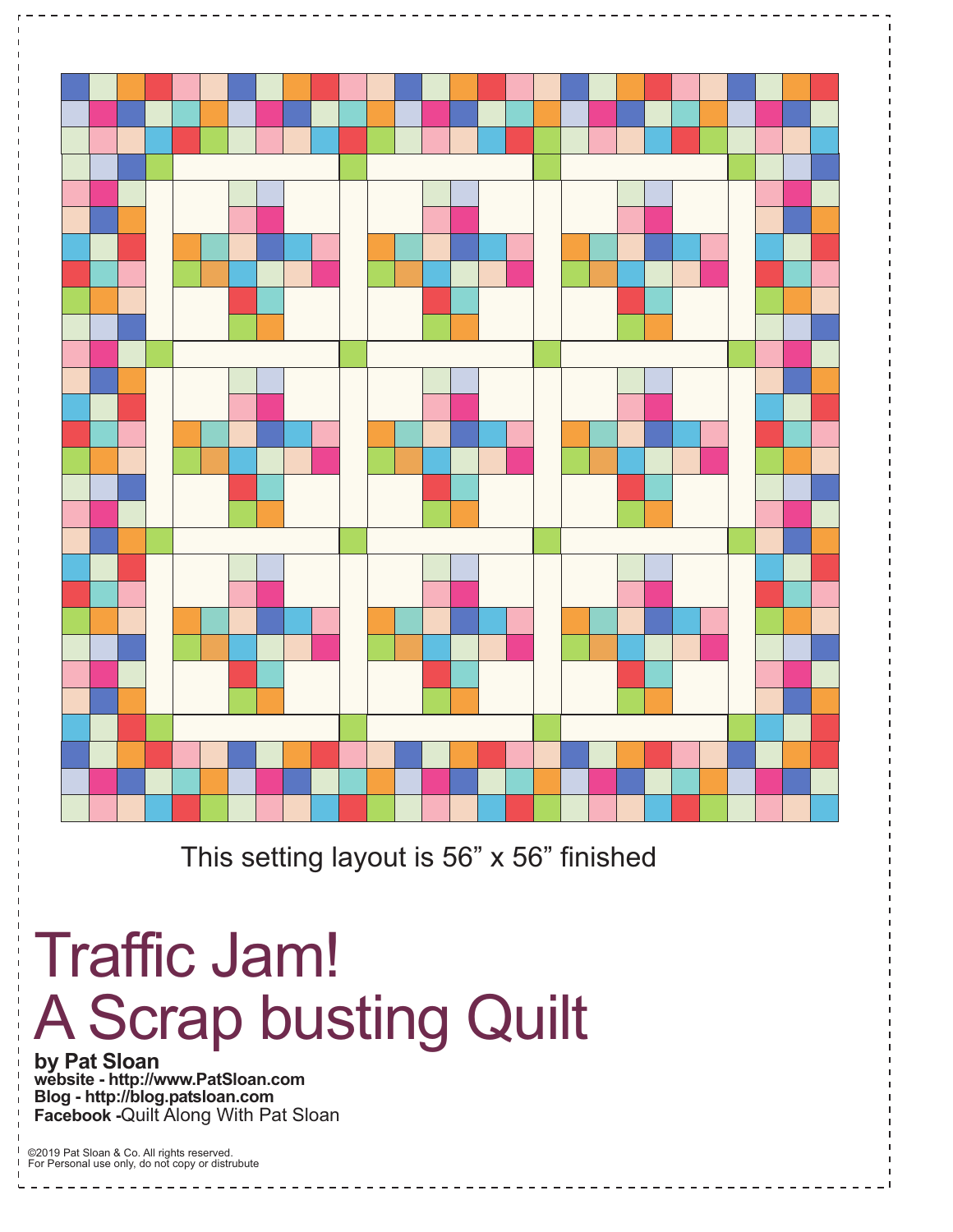

**by Pat Sloan website - http://www.PatSloan.com Blog - http://blog.patsloan.com Facebook -**Quilt Along With Pat Sloan

©2019 Pat Sloan & Co. All rights reserved. For Personal use only, do not copy or distrubute